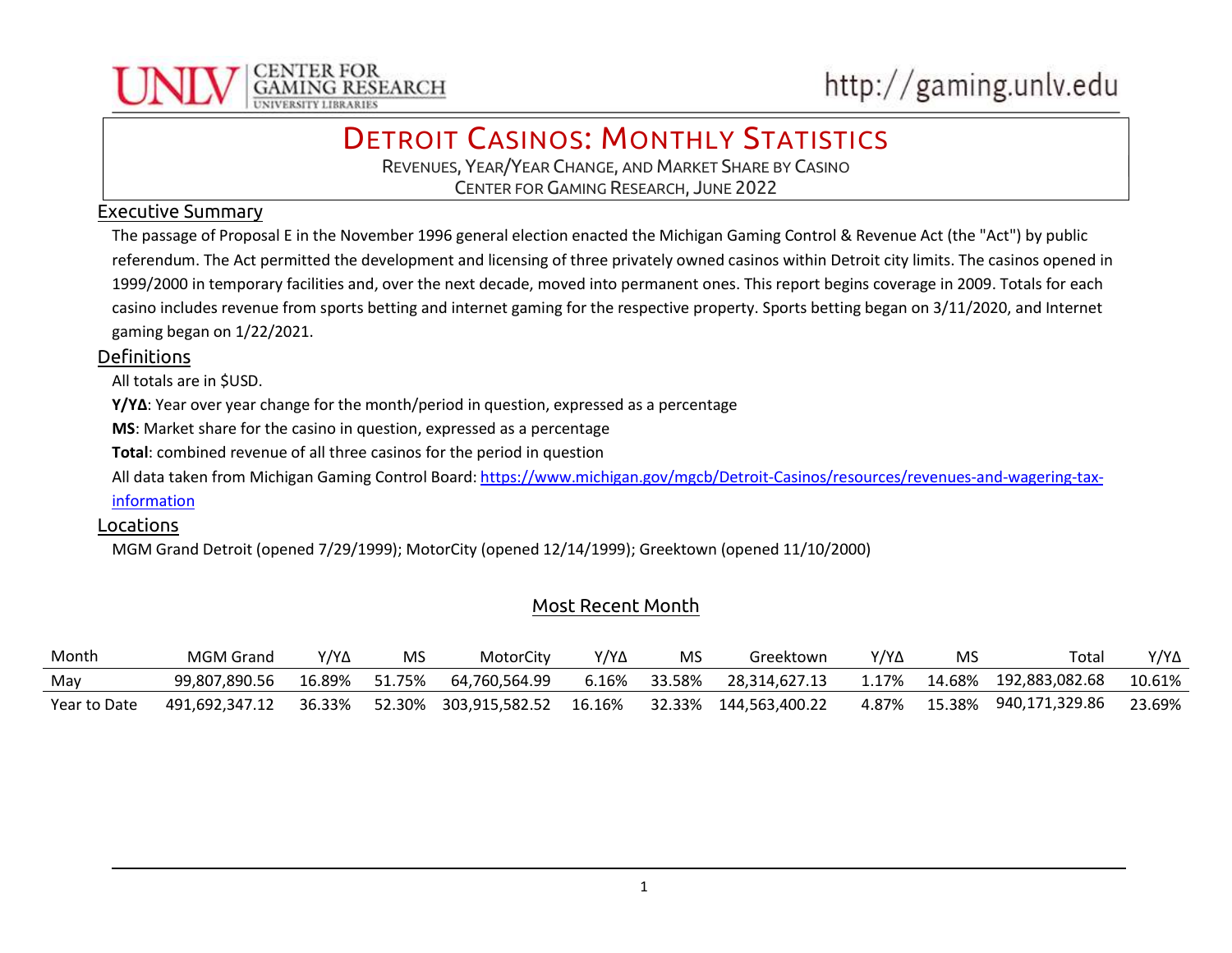

| http://gaming.unlv.edu |  |
|------------------------|--|

| 2022: All Detroit Casinos |                  |         |        |                |        |        |                |           |        |                |        |
|---------------------------|------------------|---------|--------|----------------|--------|--------|----------------|-----------|--------|----------------|--------|
| Month                     | <b>MGM Grand</b> | Y/Y∆    | MS     | MotorCity      | Y/Y∆   | MS     | Greektown      | Y/Y∆      | MS     | Total          | Y/Y∆   |
| January                   | 93,806,704.88    | 104.63% | 53.16% | 54,993,272.01  | 56.97% | 31.16% | 27,668,675.90  | 20.41%    | 15.68% | 176.468.652.79 | 69.92% |
| February                  | 88.407.634.99    | 38.61%  | 54.04% | 47,793,463.50  | 17.79% | 29.22% | 27,388,344.69  | 12.66%    | 16.74% | 163,589,443.18 | 27.14% |
| March                     | 104.107.353.46   | 28.14%  | 51.00% | 68,908,311.63  | 5.45%  | 33.76% | 31,116,412.49  | $-7.11\%$ | 15.24% | 204,132,077.58 | 13.35% |
| April                     | 105.562.763.23   | 25.07%  | 51.98% | 67,459,970.39  | 13.06% | 33.22% | 30,075,340.01  | 3.45%     | 14.81% | 203,098,073.63 | 17.30% |
| May                       | 99.807.890.56    | 16.89%  | 51.75% | 64.760.564.99  | 6.16%  | 33.58% | 28.314.627.13  | 1.17%     | 14.68% | 192,883,082.68 | 10.61% |
| Year to Date              | 491.692.347.12   | 36.33%  | 52.30% | 303,915,582.52 | 16.16% | 32.33% | 144.563.400.22 | 4.87%     | 15.38% | 940,171,329.86 | 23.69% |

## 2009-2021 Annual Revenues

| Year | MGM            | MotorCity      | Greektown      | Total            |
|------|----------------|----------------|----------------|------------------|
| 2009 | 547,632,906.61 | 445,826,163.01 | 346,020,213.42 | 1,339,479,273.04 |
| 2010 | 581,887,436.10 | 446,409,013.40 | 349,632,635.44 | 1,377,929,084.94 |
| 2011 | 599,709,633.81 | 471,978,180.83 | 352,757,646.43 | 1,424,445,461.07 |
| 2012 | 604,879,416.74 | 459,750,323.64 | 352,104,685.88 | 1,416,734,426.25 |
| 2013 | 566,813,352.85 | 454,344,330.43 | 328,345,985.98 | 1,349,503,669.26 |
| 2014 | 561,126,766.17 | 445,004,408.74 | 326,651,394.69 | 1,332,782,569.60 |
| 2015 | 582,044,759.24 | 464,495,363.22 | 329,868,314.30 | 1,376,408,436.95 |
| 2016 | 592,125,753.96 | 467,857,000.65 | 325,619,011.82 | 1,385,601,766.42 |
| 2017 | 592,191,248.25 | 478,631,798.08 | 329,713,634.97 | 1,400,536,681.30 |
| 2018 | 619,241,405.59 | 489,673,214.67 | 335,185,163.53 | 1,444,099,783.79 |
| 2019 | 623,515,059.97 | 493,566,672.75 | 337,192,961.35 | 1,454,274,694.07 |
| 2020 | 257,124,313.30 | 222,677,684.31 | 140,583,030.37 | 638,661,886.48   |
| 2021 | 978,895,103.39 | 665,485,427.09 | 336,395,031.08 | 1,980,775,561.56 |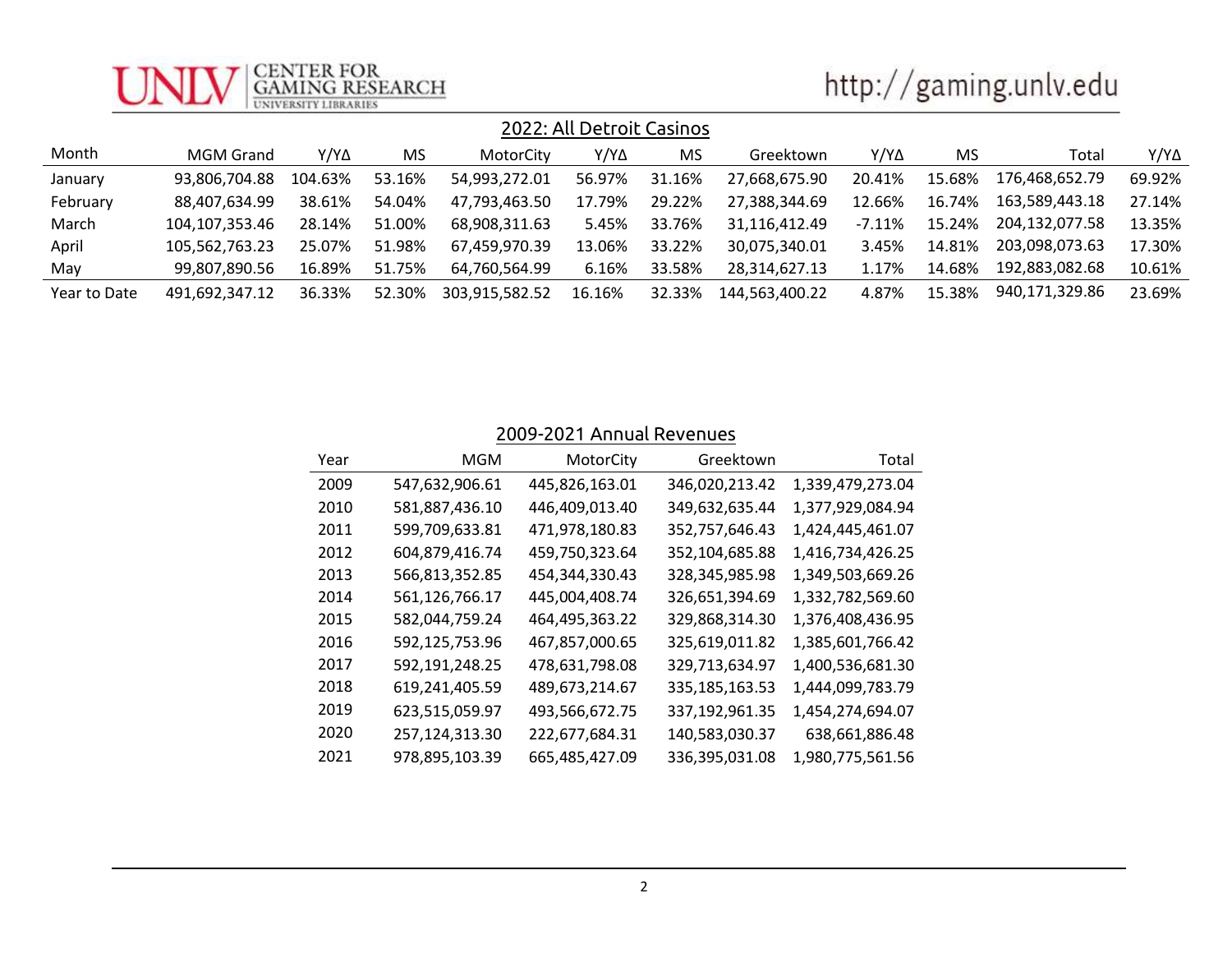

# http://gaming.unlv.edu

|              | 2021: All Detroit Casinos |                          |        |                |                          |        |                |                          |           |                  |                          |
|--------------|---------------------------|--------------------------|--------|----------------|--------------------------|--------|----------------|--------------------------|-----------|------------------|--------------------------|
| Month        | MGM Grand                 | Y/Y∆                     | MS     | MotorCity      | Y/Y∆                     | MS     | Greektown      | $Y/Y\Delta$              | <b>MS</b> | Total            | Y/Y∆                     |
| January      | 45,843,111.54             | $-8.25%$                 | 44.14% | 35,033,756.10  | $-16.21%$                | 33.73% | 22,978,682.16  | $-18.63%$                | 22.13%    | 103,855,549.80   | $-13.47%$                |
| February     | 63,782,105.03             | 21.18%                   | 49.57% | 40,573,585.31  | 0.16%                    | 31.53% | 24,310,004.13  | $-15.05%$                | 18.89%    | 128,665,694.47   | 5.67%                    |
| March        | 81,246,845.44             | 238.36%                  | 45.11% | 65,346,760.69  | 221.89%                  | 36.29% | 33,497,828.47  | 153.03%                  | 18.60%    | 180,091,434.60   | 212.92%                  |
| April        | 84,402,572.17             | ۰.                       | 48.75% | 59,668,462.51  | $\blacksquare$           | 34.46% | 29,071,666.18  | $\overline{\phantom{0}}$ | 16.79%    | 173,142,700.86   |                          |
| May          | 85,388,545.01             | $ \,$                    | 48.97% | 61,001,795.45  | $\overline{\phantom{a}}$ | 34.98% | 27,987,808.45  | $\overline{\phantom{a}}$ | 16.05%    | 174,378,148.91   | $\overline{\phantom{a}}$ |
| June         | 67,446,533.49             | $\overline{\phantom{a}}$ | 43.80% | 59,414,837.67  | $\overline{\phantom{a}}$ | 38.59% | 27,109,897.18  | $\overline{\phantom{a}}$ | 17.61%    | 153,971,268.34   | $\overline{\phantom{a}}$ |
| July         | 87,393,654.71             | $\overline{\phantom{a}}$ | 50.61% | 57,873,322.38  | $\overline{\phantom{a}}$ | 33.52% | 27,408,462.01  | $\overline{\phantom{a}}$ | 15.87%    | 172,675,439.10   | $\sim$                   |
| August       | 90,813,638.65             | 207.10%                  | 53.29% | 52,814,727.75  | 106.93%                  | 30.99% | 26,780,647.45  | 64.96%                   | 15.72%    | 170,409,013.85   | 138.90%                  |
| September    | 89,013,372.75             | 132.82%                  | 51.96% | 54,832,180.20  | 62.54%                   | 32.01% | 27,477,049.20  | 35.25%                   | 16.04%    | 171,322,602.15   | 85.65%                   |
| October      | 94,624,247.22             | 128.08%                  | 52.37% | 59,245,442.28  | 54.00%                   | 32.79% | 26,817,728.96  | 25.21%                   | 14.84%    | 180,687,418.46   | 78.23%                   |
| November     | 93,929,903.10             | 346.93%                  | 49.92% | 63,214,362.37  | 239.48%                  | 33.60% | 31,014,955.23  | 188.03%                  | 16.48%    | 188,159,220.70   | 273.29%                  |
| December     | 95,010,574.28             | 1035.22%                 | 51.80% | 56,466,194.38  | 480.00%                  | 30.79% | 31,940,301.66  | 447.83%                  | 17.41%    | 183,417,070.32   | 666.30%                  |
| Year to Date | 978,895,103.39            | 268.99%                  | 49.42% | 665,485,427.09 | 190.98%                  | 33.60% | 336,395,031.08 | 132.54%                  | 16.98%    | 1,980,775,561.56 | 210.14%                  |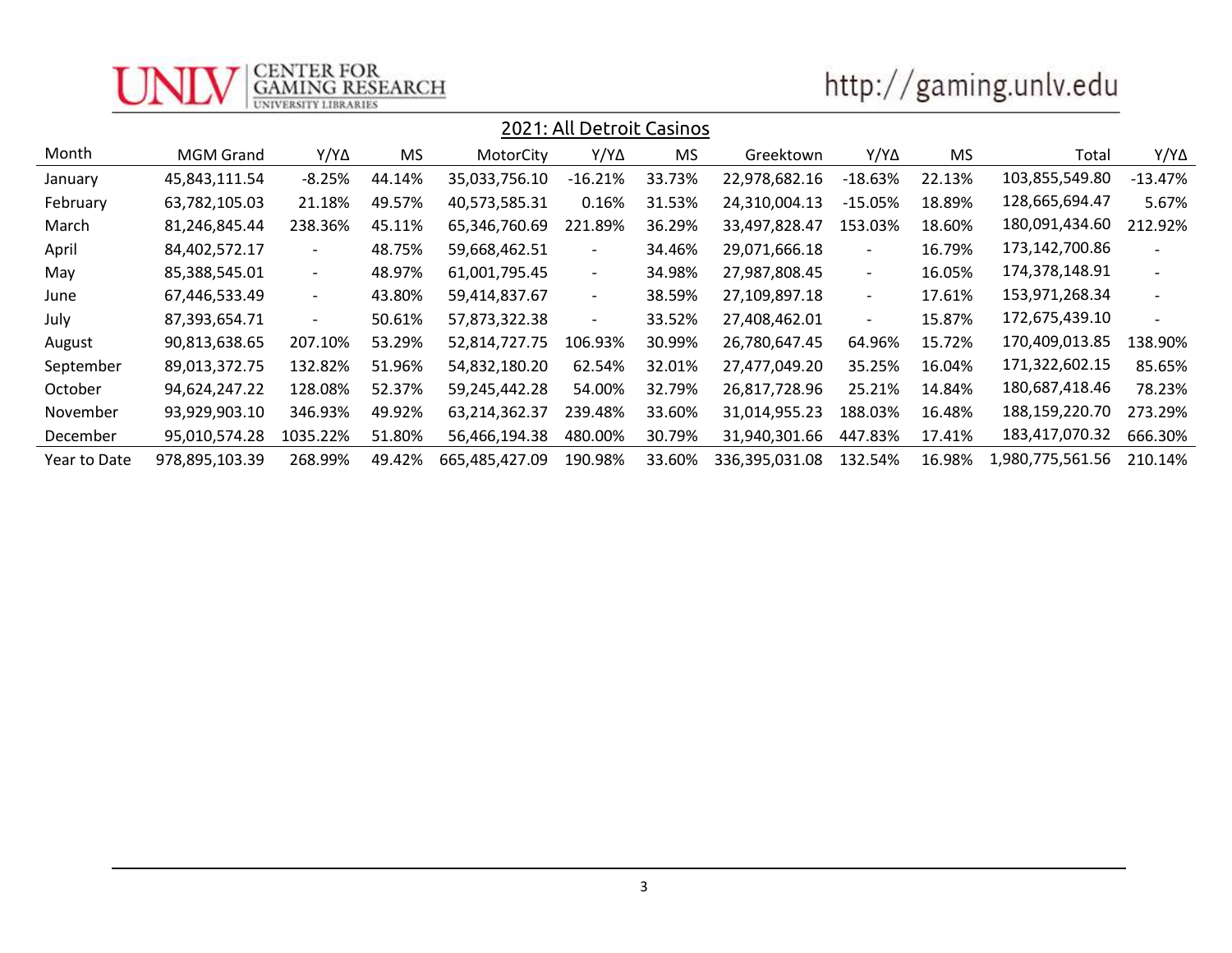

# http://gaming.unlv.edu

|              |                  |             |                              |                | 2020: All Detroit Casinos |                          |                |             |                          |                |             |
|--------------|------------------|-------------|------------------------------|----------------|---------------------------|--------------------------|----------------|-------------|--------------------------|----------------|-------------|
| Month        | <b>MGM Grand</b> | Y/Y∆        | <b>MS</b>                    | MotorCity      | Y/Y∆                      | <b>MS</b>                | Greektown      | Y/Y∆        | <b>MS</b>                | Total          | Y/Y∆        |
| January      | 49,966,966.32    | 2.10%       | 41.63%                       | 41,811,291.09  | 11.73%                    | 34.84%                   | 28,240,412.89  | 9.77%       | 23.53%                   | 120,018,670.30 | 7.08%       |
| February     | 52,633,978.22    | 6.41%       | 43.23%                       | 40,510,176.48  | 4.73%                     | 33.27%                   | 28,616,949.08  | 8.33%       | 23.50%                   | 121,761,103.78 | 6.29%       |
| March        | 24,011,641.50    | -59.47%     | 41.72%                       | 20,300,809.69  | -58.66%                   | 35.27%                   | 13,238,923.80  | -58.66%     | 23.00%                   | 57,551,374.99  | -59.00%     |
| April        | 0.00             | $-100.00\%$ |                              | 0.00           | $-100.00\%$               |                          | 0.00           | $-100.00\%$ |                          | 0.00           | $-100.00\%$ |
| May          | 0.00             | $-100.00\%$ | $\overline{\phantom{a}}$     | 0.00           | $-100.00\%$               | $\overline{\phantom{a}}$ | 0.00           | $-100.00\%$ | $\overline{\phantom{a}}$ | 0.00           | $-100.00\%$ |
| June         | 0.00             | $-100.00\%$ | $\qquad \qquad \blacksquare$ | 0.00           | $-100.00\%$               | $\overline{\phantom{a}}$ | 0.00           | $-100.00\%$ | $\overline{\phantom{0}}$ | 0.00           | $-100.00\%$ |
| July         | 0.00             | $-100.00\%$ |                              | 0.00           | $-100.00\%$               | $\overline{\phantom{a}}$ | 0.00           | $-100.00\%$ |                          | 0.00           | $-100.00\%$ |
| August       | 29,571,174.03    | $-44.21%$   | 41.46%                       | 25,523,006.04  | $-36.22%$                 | 35.78%                   | 16,235,064.13  | $-39.48%$   | 22.76%                   | 71,329,244.20  | $-40.48%$   |
| September    | 38,232,227.29    | $-17.78\%$  | 41.43%                       | 33,735,349.22  | $-13.25%$                 | 36.56%                   | 20,316,283.57  | $-24.51%$   | 22.01%                   | 92,283,860.08  | $-17.82%$   |
| October      | 41,488,062.74    | -15.10%     | 40.92%                       | 38,470,948.62  | $-2.13%$                  | 37.95%                   | 21,418,067.02  | $-22.08\%$  | 21.13%                   | 101,377,078.38 | $-12.35%$   |
| November     | 21,016,649.38    | $-61.01\%$  | 41.70%                       | 18,620,709.21  | $-54.34%$                 | 36.94%                   | 10,767,834.05  | -63.52%     | 21.36%                   | 50,405,192.64  | $-59.42%$   |
| December     | 8,369,361.12     | -84.62%     | 34.97%                       | 9,735,622.58   | -77.54%                   | 40.67%                   | 5,830,378.41   | -80.61%     | 24.36%                   | 23,935,362.11  | $-81.28%$   |
| Year to Date | 265,290,060.60   | -57.45%     | 41.54%                       | 228,707,912.93 | $-53.66%$                 | 35.81%                   | 144,663,912.95 | $-57.10\%$  | 22.65%                   | 638,661,886.48 | $-56.08%$   |

\*Due to COVID-19, casinos closed on 3/16/20, and began to reopen after 8/5/20. They closed again from 11/17/20 to 12/20/20.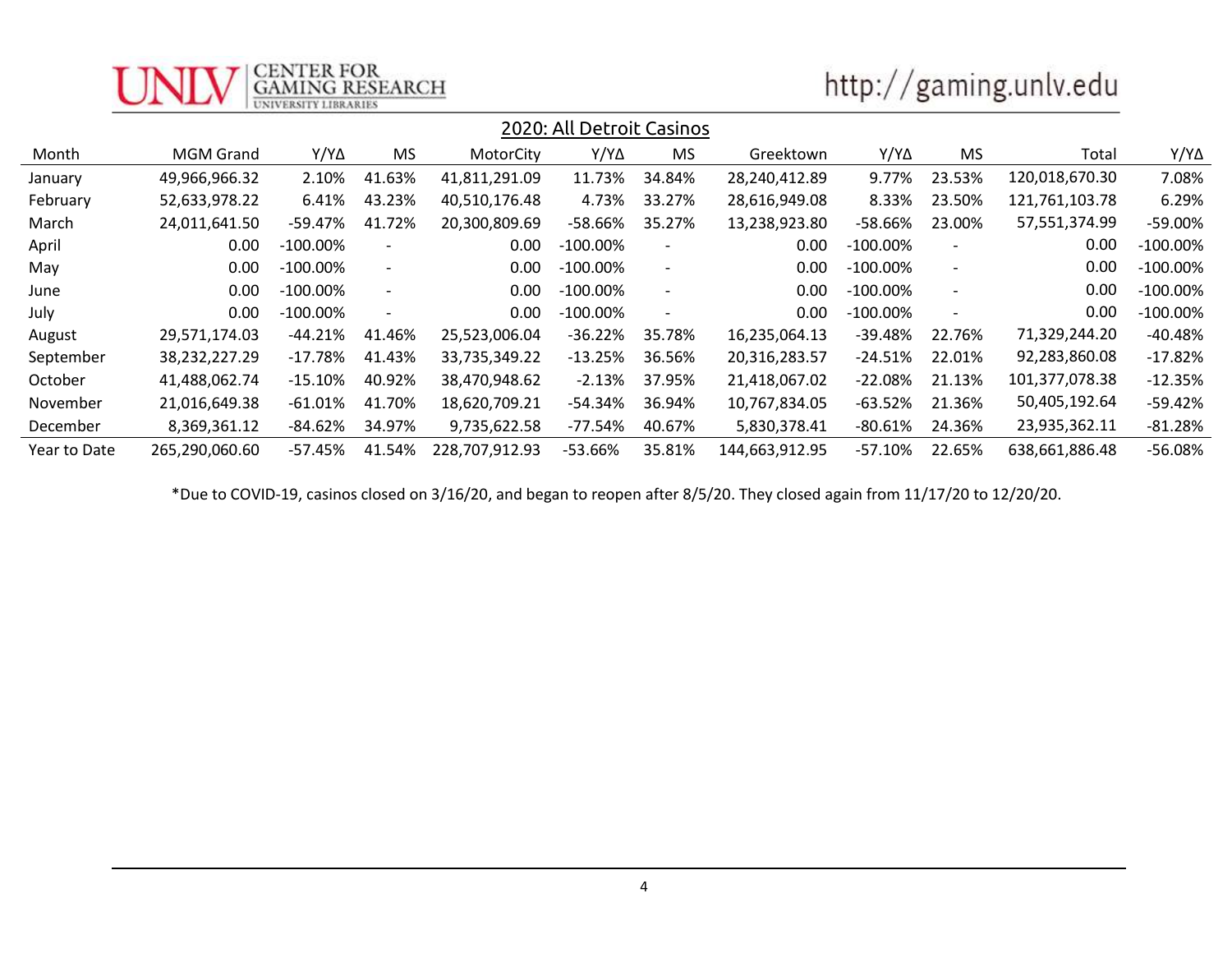

| http://gaming.unlv.edu |  |
|------------------------|--|
|                        |  |

| Month        | <b>MGM Grand</b> | Y/Y∆     | MS     | MotorCity      | Y/Y∆     | MS.    | Greektown      | Y/Y∆     | <b>MS</b> | Total            | Y/YΔ     |
|--------------|------------------|----------|--------|----------------|----------|--------|----------------|----------|-----------|------------------|----------|
| January      | 48,937,084.13    | 2.49%    | 43.66% | 37,421,250.78  | $-1.54%$ | 33.39% | 25,726,443.99  | $-0.06%$ | 22.95%    | 112,084,778.90   | 0.53%    |
| February     | 49,463,083.76    | 7.88%    | 43.18% | 38,679,402.57  | 0.99%    | 33.76% | 26,417,525.82  | 1.86%    | 23.06%    | 114,560,012.15   | 4.06%    |
| March        | 59,249,519.20    | 1.94%    | 42.20% | 49,112,238.20  | $-0.33%$ | 34.98% | 32,024,512.54  | 2.56%    | 22.81%    | 140,386,269.94   | 1.28%    |
| April        | 52,353,242.11    | 2.26%    | 41.86% | 43,466,259.08  | $-0.53%$ | 34.75% | 29,254,520.66  | 0.42%    | 23.39%    | 125,074,021.85   | 0.85%    |
| May          | 54,408,448.14    | 0.11%    | 43.26% | 41,916,725.79  | 0.89%    | 33.33% | 29,447,359.50  | 2.37%    | 23.41%    | 125,772,533.43   | 0.89%    |
| June         | 50,711,254.03    | $-2.16%$ | 43.16% | 39,896,518.18  | 0.72%    | 33.95% | 26,896,907.66  | $-2.82%$ | 22.89%    | 117,504,679.87   | $-1.35%$ |
| July         | 51,706,849.71    | 1.53%    | 43.43% | 40,726,055.10  | 0.30%    | 34.21% | 26,611,612.76  | $-4.34%$ | 22.35%    | 119,044,517.57   | $-0.26%$ |
| August       | 53,005,352.33    | 0.67%    | 44.23% | 40,014,701.36  | 0.44%    | 33.39% | 26,826,207.93  | $-4.16%$ | 22.38%    | 119,846,261.62   | $-0.53%$ |
| September    | 46,498,647.62    | $-6.38%$ | 41.41% | 38,887,865.41  | 0.13%    | 34.63% | 26,912,017.10  | 0.70%    | 23.96%    | 112,298,530.13   | $-2.54%$ |
| October      | 48,866,640.80    | $-1.84%$ | 42.25% | 39,309,412.65  | 1.92%    | 33.99% | 27,487,726.81  | $-0.42%$ | 23.77%    | 115,663,780.26   | $-0.25%$ |
| November     | 53,901,177.82    | 2.83%    | 43.40% | 40,781,908.46  | 7.18%    | 32.83% | 29,521,105.60  | 8.73%    | 23.77%    | 124,204,191.88   | 5.60%    |
| December     | 54,413,760.32    | $-0.54%$ | 42.57% | 43,354,335.17  | 0.05%    | 33.91% | 30,067,020.98  | 2.20%    | 23.52%    | 127,835,116.47   | 0.29%    |
| Year to Date | 623,515,059.97   | 0.69%    | 42.87% | 493,566,672.75 | 0.80%    | 33.94% | 337,192,961.35 | 0.60%    | 23.19%    | 1,454,274,694.07 | 0.70%    |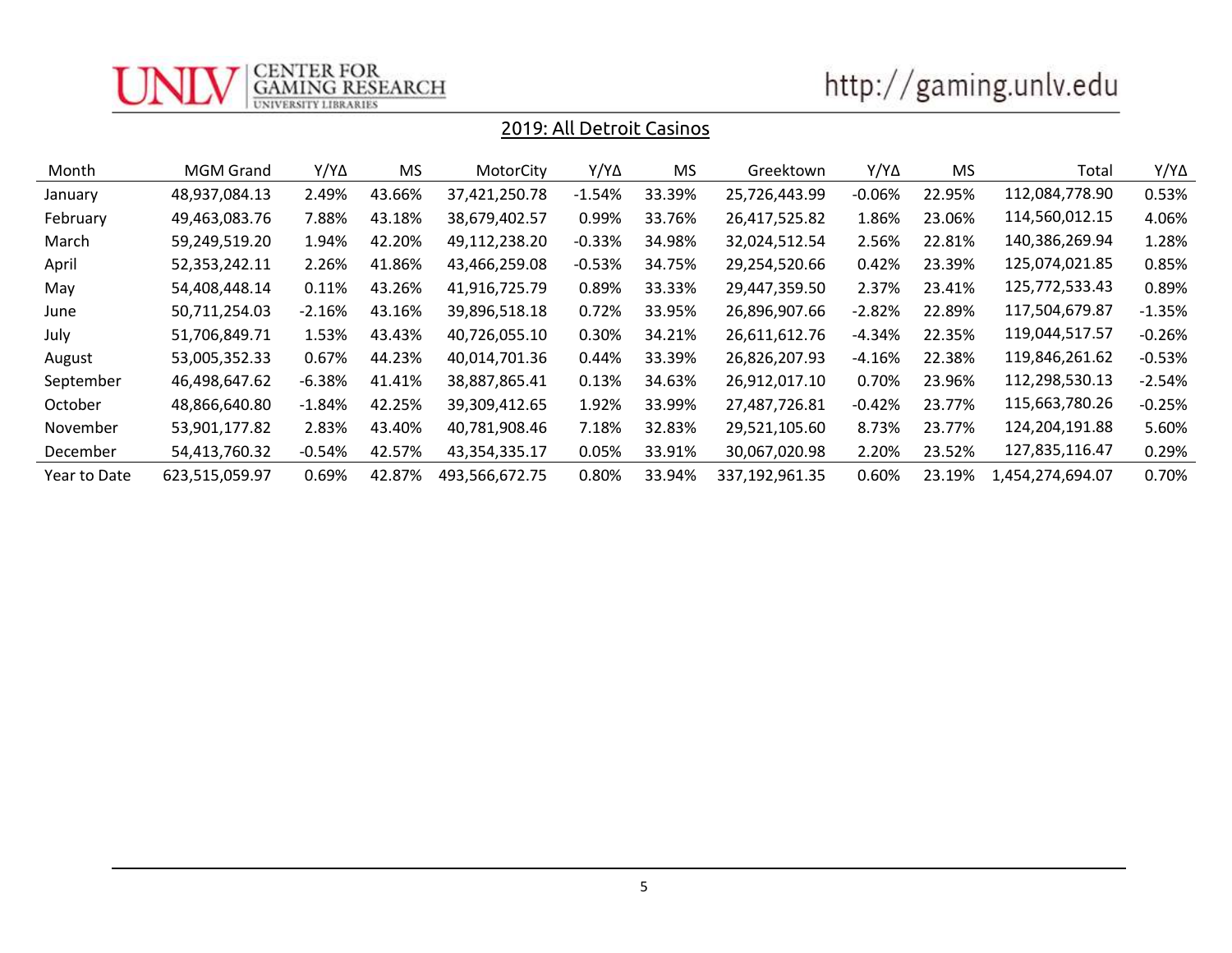

| http://gaming.unlv.edu |  |
|------------------------|--|
|                        |  |

| Month        | <b>MGM Grand</b> | Y/Y∆     | <b>MS</b> | MotorCity      | Y/Y∆     | MS.    | Greektown      | Y/Y∆     | <b>MS</b> | Total            | Y/YΔ     |
|--------------|------------------|----------|-----------|----------------|----------|--------|----------------|----------|-----------|------------------|----------|
| January      | 47,746,976.43    | 1.32%    | 42.82%    | 38,006,233.07  | $-1.12%$ | 34.09% | 25,741,394.24  | $-2.66%$ | 23.09%    | 111,494,603.74   | $-0.46%$ |
| February     | 45,848,722.34    | $-4.66%$ | 41.65%    | 38,301,430.31  | $-5.57%$ | 34.79% | 25,935,864.05  | $-9.29%$ | 23.56%    | 110,086,016.70   | $-6.10%$ |
| March        | 58,119,330.65    | 7.33%    | 41.93%    | 49,273,980.65  | 9.25%    | 35.55% | 31,225,182.00  | $-2.27%$ | 22.53%    | 138,618,493.30   | 5.65%    |
| April        | 51,195,099.77    | 3.22%    | 41.28%    | 43,697,494.05  | 3.74%    | 35.23% | 29,131,397.59  | $-0.51%$ | 23.49%    | 124,023,991.41   | 2.50%    |
| May          | 54,346,170.43    | 7.57%    | 43.60%    | 41,548,703.68  | 2.17%    | 33.33% | 28,764,396.01  | 0.02%    | 23.07%    | 124,659,270.12   | 3.93%    |
| June         | 51,829,897.84    | 6.61%    | 43.51%    | 39,609,951.87  | 4.39%    | 33.25% | 27,676,295.90  | 4.38%    | 23.23%    | 119,116,145.61   | 5.34%    |
| July         | 50,927,342.78    | $-0.55%$ | 42.67%    | 40,605,505.32  | 0.27%    | 34.02% | 27,819,402.93  | 1.82%    | 23.31%    | 119,352,251.03   | 0.27%    |
| August       | 52,652,196.35    | 9.97%    | 43.70%    | 39,839,462.01  | 3.76%    | 33.07% | 27,989,621.96  | 11.08%   | 23.23%    | 120,481,280.32   | 8.08%    |
| September    | 49,666,011.76    | 3.50%    | 43.10%    | 38,837,574.51  | 1.03%    | 33.71% | 26,724,227.78  | $-1.84%$ | 23.19%    | 115,227,814.05   | 1.39%    |
| October      | 49,780,626.80    | 2.83%    | 42.93%    | 38,568,390.35  | 0.54%    | 33.26% | 27,604,339.72  | 6.60%    | 23.81%    | 115,953,356.87   | 2.92%    |
| November     | 52,417,989.73    | 7.90%    | 44.57%    | 38,049,742.41  | $-0.49%$ | 32.35% | 27,152,078.19  | 3.37%    | 23.08%    | 117,619,810.33   | 4.01%    |
| December     | 54,711,040.71    | 9.36%    | 42.92%    | 43,334,746.44  | 8.69%    | 34.00% | 29,420,963.16  | 12.01%   | 23.08%    | 127,466,750.31   | 9.73%    |
| Year to Date | 619,241,405.59   | 4.57%    | 42.88%    | 489.673.214.67 | 2.31%    | 33.91% | 335,185,163.53 | 1.66%    | 23.21%    | 1,444,099,783.79 | 3.11%    |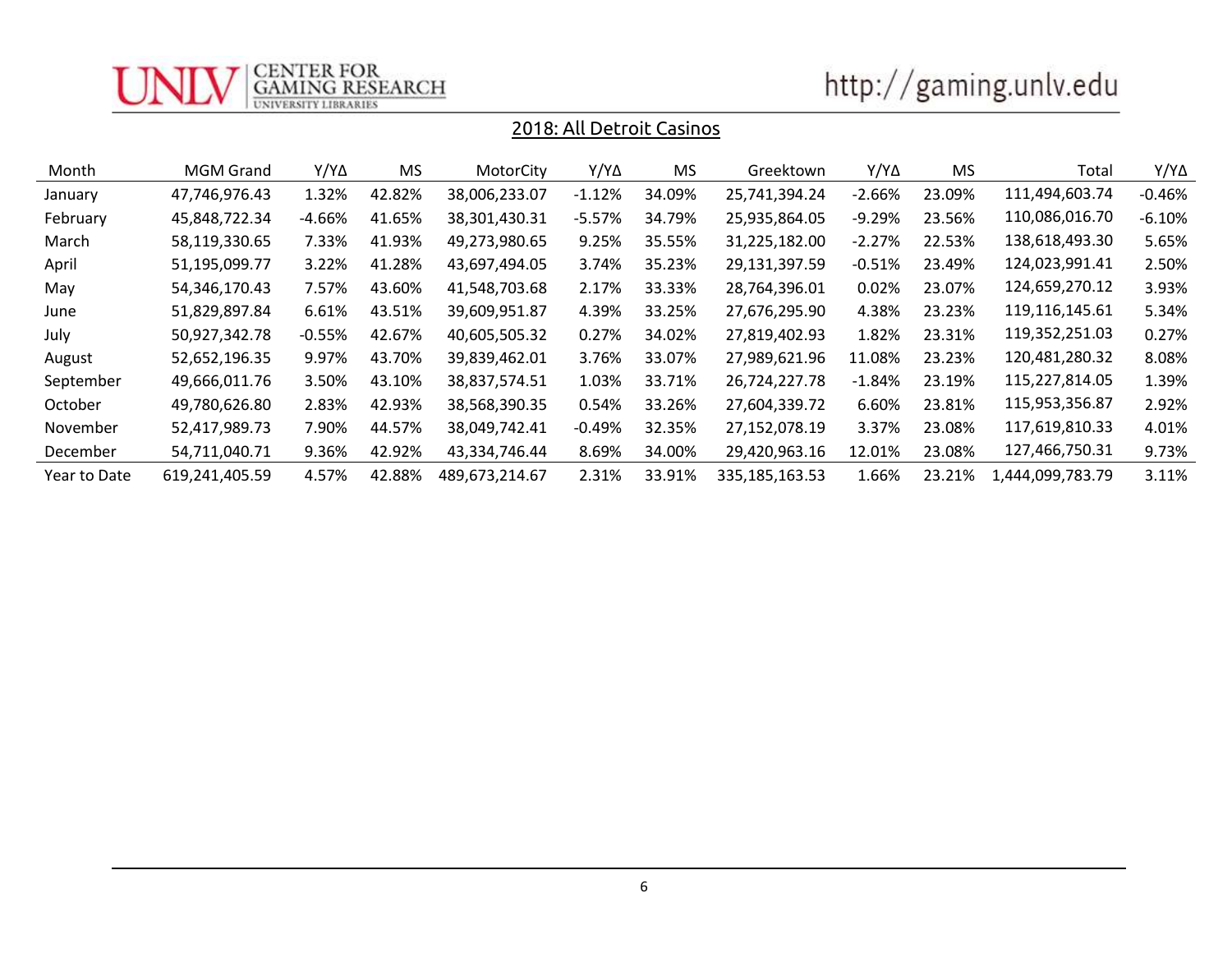

| http://gaming.unlv.edu |  |
|------------------------|--|
|                        |  |

| Month        | MGM Grand      | Y/Y∆      | <b>MS</b> | MotorCity      | Y/Y∆      | MS.    | Greektown      | $Y/Y\Delta$ | <b>MS</b> | Total            | Y/Y∆      |
|--------------|----------------|-----------|-----------|----------------|-----------|--------|----------------|-------------|-----------|------------------|-----------|
| January      | 47,122,785.88  | 0.87%     | 42.07%    | 38,437,983.01  | 3.51%     | 34.32% | 26,444,022.40  | 4.87%       | 23.61%    | 112,004,791.29   | 2.69%     |
| February     | 48,090,071.92  | 1.90%     | 41.02%    | 40,560,815.83  | 0.44%     | 34.60% | 28,590,936.09  | -0.80%      | 24.39%    | 117,241,823.84   | 0.72%     |
| March        | 54,150,615.38  | 4.50%     | 41.27%    | 45,102,231.26  | 3.21%     | 34.38% | 31,950,728.99  | 8.56%       | 24.35%    | 131,203,575.63   | 5.01%     |
| April        | 49,596,029.88  | $-1.72%$  | 40.99%    | 42,121,055.77  | $-0.53%$  | 34.81% | 29,280,455.10  | $-0.91%$    | 24.20%    | 120,997,540.75   | $-1.11\%$ |
| May          | 50,523,650.08  | -2.66%    | 42.12%    | 40,664,492.10  | 4.24%     | 33.90% | 28,757,824.72  | 4.12%       | 23.98%    | 119,945,966.90   | 1.19%     |
| June         | 48,614,446.33  | 2.23%     | 42.99%    | 37,943,849.44  | 5.71%     | 33.56% | 26,515,591.39  | 5.38%       | 23.45%    | 113,073,887.16   | 4.11%     |
| July         | 51,207,554.53  | 2.04%     | 43.02%    | 40,495,541.62  | $-0.18\%$ | 34.02% | 27,322,068.37  | $-1.39\%$   | 22.95%    | 119,025,164.52   | 0.47%     |
| August       | 47,879,610.43  | -6.73%    | 42.95%    | 38,397,113.58  | 1.48%     | 34.44% | 25,198,417.31  | -5.74%      | 22.60%    | 111,475,141.32   | $-3.82%$  |
| September    | 47,984,286.44  | -1.02%    | 42.22%    | 38,442,109.19  | 3.80%     | 33.82% | 27,223,983.29  | 2.14%       | 23.95%    | 113,650,378.92   | 1.32%     |
| October      | 48,410,234.57  | 2.24%     | 42.97%    | 38,361,619.92  | 3.17%     | 34.05% | 25,895,828.06  | $-1.19%$    | 22.98%    | 112,667,682.55   | 1.74%     |
| November     | 48,581,505.56  | 0.81%     | 42.96%    | 38,235,948.26  | 2.68%     | 33.81% | 26,266,961.24  | 0.74%       | 23.23%    | 113,084,415.06   | 1.42%     |
| December     | 50,030,457.25  | $-1.78\%$ | 43.07%    | 39,869,038.10  | 0.87%     | 34.32% | 26,266,818.01  | $-0.67%$    | 22.61%    | 116,166,313.36   | $-0.63%$  |
| Year to Date | 592,191,248.25 | 0.01%     | 42.28%    | 478,631,798.08 | 2.30%     | 34.17% | 329,713,634.97 | 1.26%       | 23.54%    | 1,400,536,681.30 | 1.08%     |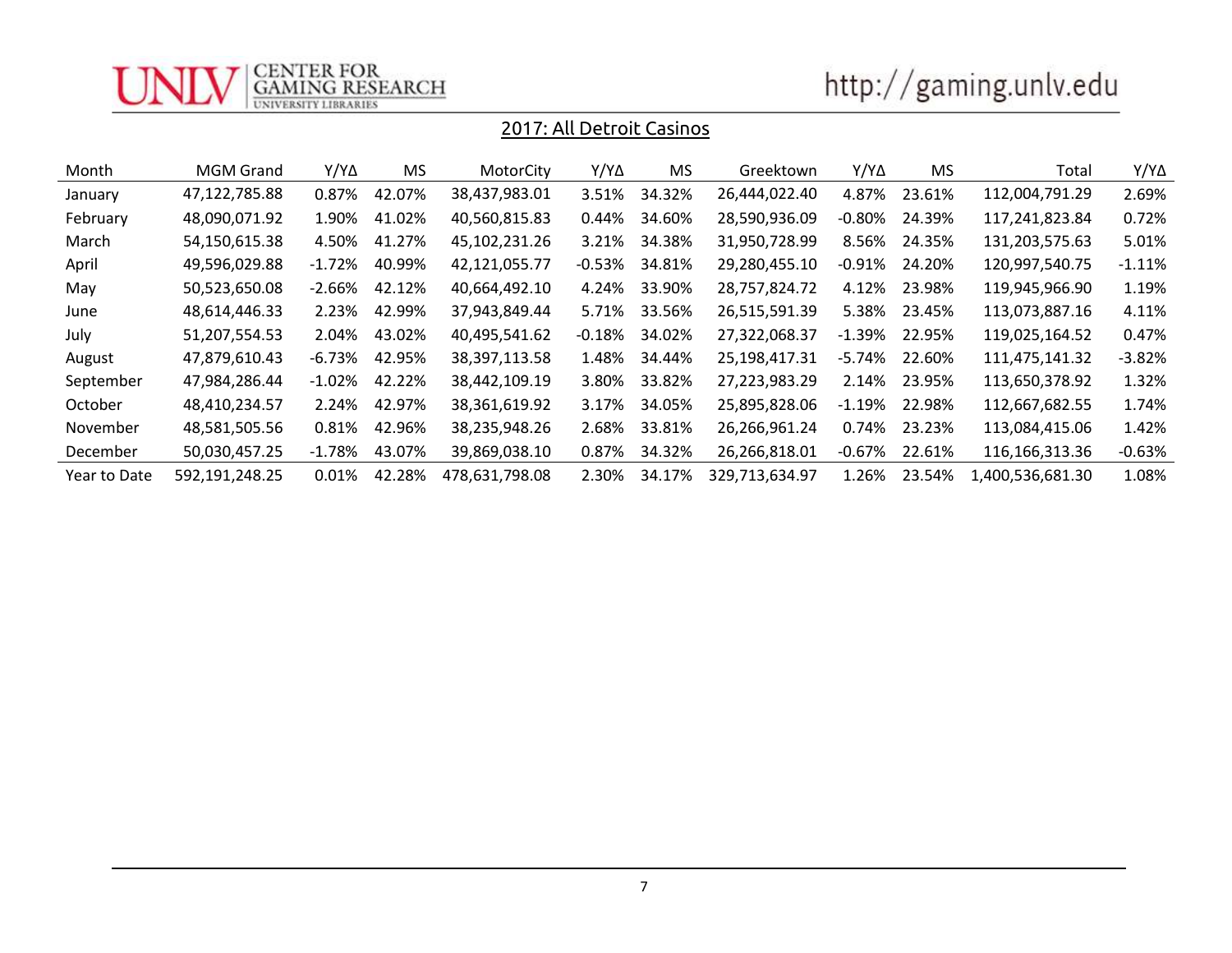

| http://gaming.unlv.edu |
|------------------------|
|                        |

| Month        | <b>MGM Grand</b> | Y/Y∆     | MS.    | MotorCity      | Y/Y∆      | MS     | Greektown      | Y/Y∆      | MS.    | Total            | $Y/Y\Delta$ |
|--------------|------------------|----------|--------|----------------|-----------|--------|----------------|-----------|--------|------------------|-------------|
| January      | 46,718,389.11    | 1.06%    | 42.83% | 37,132,788.69  | $-2.44\%$ | 34.05% | 25,215,520.31  | $-5.68%$  | 23.12% | 109,066,698.11   | $-1.76%$    |
| February     | 47,193,903.95    | -0.69%   | 40.54% | 40,385,060.23  | 3.49%     | 34.69% | 28,822,028.76  | 3.40%     | 24.76% | 116,400,992.94   | 1.73%       |
| March        | 51,818,121.13    | 4.00%    | 41.47% | 43,700,908.78  | 0.62%     | 34.97% | 29,430,087.08  | -3.97%    | 23.55% | 124,949,116.98   | 0.84%       |
| April        | 50,462,057.70    | $-2.68%$ | 41.24% | 42,346,725.48  | 4.48%     | 34.61% | 29,548,118.17  | 4.90%     | 24.15% | 122,356,901.35   | 1.50%       |
| May          | 51,903,469.93    | 0.10%    | 43.79% | 39,010,274.10  | -3.76%    | 32.91% | 27,621,012.43  | -1.94%    | 23.30% | 118,534,756.46   | $-1.67%$    |
| June         | 47,555,020.17    | 0.48%    | 43.78% | 35,895,882.01  | $-3.00%$  | 33.05% | 25,161,438.57  | $-1.70\%$ | 23.17% | 108,612,340.75   | $-1.20%$    |
| July         | 50,185,322.06    | 2.98%    | 42.36% | 40,569,698.06  | 4.73%     | 34.25% | 27,707,524.25  | 1.47%     | 23.39% | 118,462,544.37   | 3.21%       |
| August       | 51,333,425.60    | 17.86%   | 44.29% | 37,835,364.01  | 2.05%     | 32.64% | 26,734,163.06  | $-0.33%$  | 23.07% | 115,902,952.67   | 7.86%       |
| September    | 48,479,767.93    | 7.17%    | 43.22% | 37,034,304.51  | 3.63%     | 33.02% | 26,653,491.54  | 0.27%     | 23.76% | 112,167,563.98   | 4.29%       |
| October      | 47,347,683.27    | $-0.27%$ | 42.76% | 37,182,514.06  | $-1.55\%$ | 33.58% | 26,207,798.17  | $-5.02%$  | 23.67% | 110,737,995.50   | $-1.86\%$   |
| November     | 48,191,385.68    | 3.17%    | 43.22% | 37,236,626.52  | 2.75%     | 33.40% | 26,074,020.01  | 1.35%     | 23.38% | 111,502,032.21   | 2.60%       |
| December     | 50,937,207.43    | -8.77%   | 43.57% | 39,526,854.20  | $-3.72%$  | 33.81% | 26,443,809.47  | -7.46%    | 22.62% | 116,907,871.10   | $-6.82%$    |
| Year to Date | 592,125,753.96   | 1.73%    | 42.73% | 467,857,000.65 | 0.72%     | 33.77% | 325,619,011.82 | $-1.29%$  | 23.50% | 1,385,601,766.42 | 0.67%       |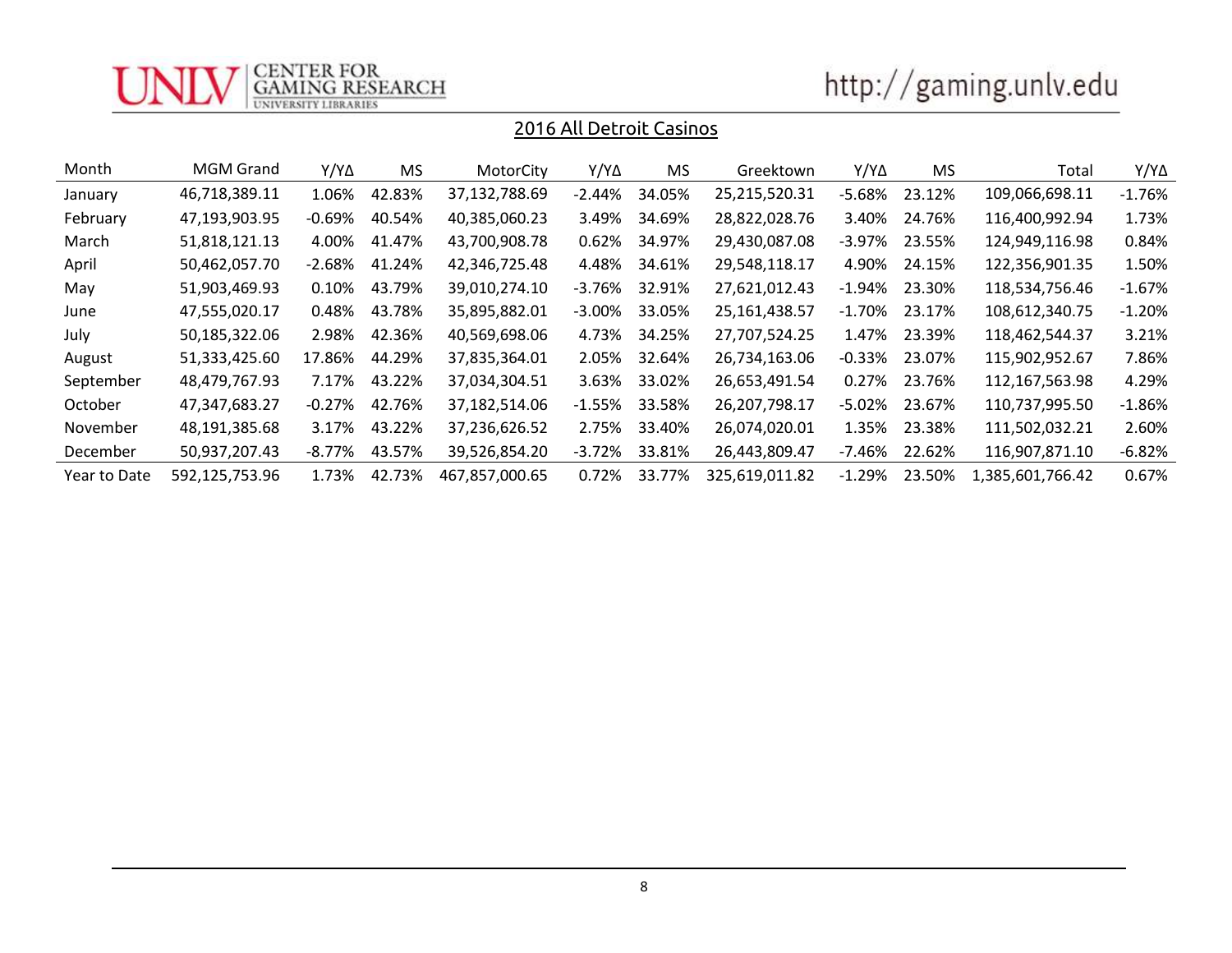

CENTER FOR<br>GAMING RESEARCH<br>UNIVERSITY LIBRARIES

| Month        | <b>MGM Grand</b> | $Y/Y\Delta$ | <b>MS</b> | MotorCity      | $Y/Y\Delta$ | <b>MS</b> | Greektown      | Y/YA      | MS.    | Total            | Y/Y∆     |
|--------------|------------------|-------------|-----------|----------------|-------------|-----------|----------------|-----------|--------|------------------|----------|
| January      | 46,227,016.63    | 12.12%      | 41.64%    | 38,061,452.27  | 20.03%      | 34.28%    | 26,733,375.86  | 15.70%    | 24.08% | 111,021,844.76   | 15.59%   |
| February     | 47,523,251.14    | $-0.11\%$   | 41.53%    | 39,023,483.79  | 4.78%       | 34.10%    | 27,875,609.34  | 8.09%     | 24.36% | 114,422,344.27   | 3.45%    |
| March        | 49,824,133.92    | $-1.84\%$   | 40.21%    | 43,432,911.12  | 1.10%       | 35.05%    | 30,646,861.38  | $-1.83\%$ | 24.73% | 123,903,906.42   | $-0.83%$ |
| April        | 51,849,138.07    | 10.38%      | 43.01%    | 40,532,401.92  | 5.99%       | 33.62%    | 28,167,335.92  | 4.10%     | 23.37% | 120,548,875.91   | 7.37%    |
| May          | 51,747,439.96    | 9.20%       | 43.19%    | 39,825,609.22  | 1.93%       | 33.24%    | 28,242,004.16  | 0.68%     | 23.57% | 119,815,053.34   | 4.63%    |
| June         | 47,328,471.77    | -4.74%      | 43.05%    | 37,006,364.49  | 8.76%       | 33.66%    | 25,595,355.54  | 1.18%     | 23.28% | 109,930,191.80   | 0.85%    |
| July         | 48,731,187.77    | 5.15%       | 42.46%    | 38,735,882.74  | 6.24%       | 33.75%    | 27,306,479.48  | -4.29%    | 23.79% | 114,773,549.99   | 3.09%    |
| August       | 43,554,725.44    | -7.73%      | 40.53%    | 37,075,822.00  | $-2.21%$    | 34.50%    | 26,823,834.55  | $-2.62\%$ | 24.96% | 107,454,382.18   | -4.62%   |
| September    | 45,237,115.01    | 4.56%       | 42.06%    | 35,736,055.07  | 7.47%       | 33.23%    | 26,582,832.25  | $-0.05\%$ | 24.72% | 107,556,002.33   | 4.31%    |
| October      | 47,477,189.34    | 0.92%       | 42.08%    | 37,769,745.48  | 0.25%       | 33.47%    | 27,592,315.54  | -3.71%    | 24.45% | 112,839,250.36   | -0.47%   |
| November     | 46,712,513.10    | 7.27%       | 42.98%    | 36,239,634.08  | $-1.61\%$   | 33.35%    | 25,727,516.66  | $-2.54\%$ | 23.67% | 108,679,663.84   | 1.78%    |
| December     | 55,832,577.09    | 11.41%      | 44.50%    | 41,056,001.04  | 3.64%       | 32.72%    | 28,574,793.62  | 0.61%     | 22.78% | 125,463,371.75   | 6.20%    |
| Year to Date | 582,044,759.24   | 3.73%       | 42.29%    | 464,495,363.22 | 4.38%       | 33.75%    | 329,868,314.30 | 0.98%     | 23.97% | 1,376,408,436.95 | 3.27%    |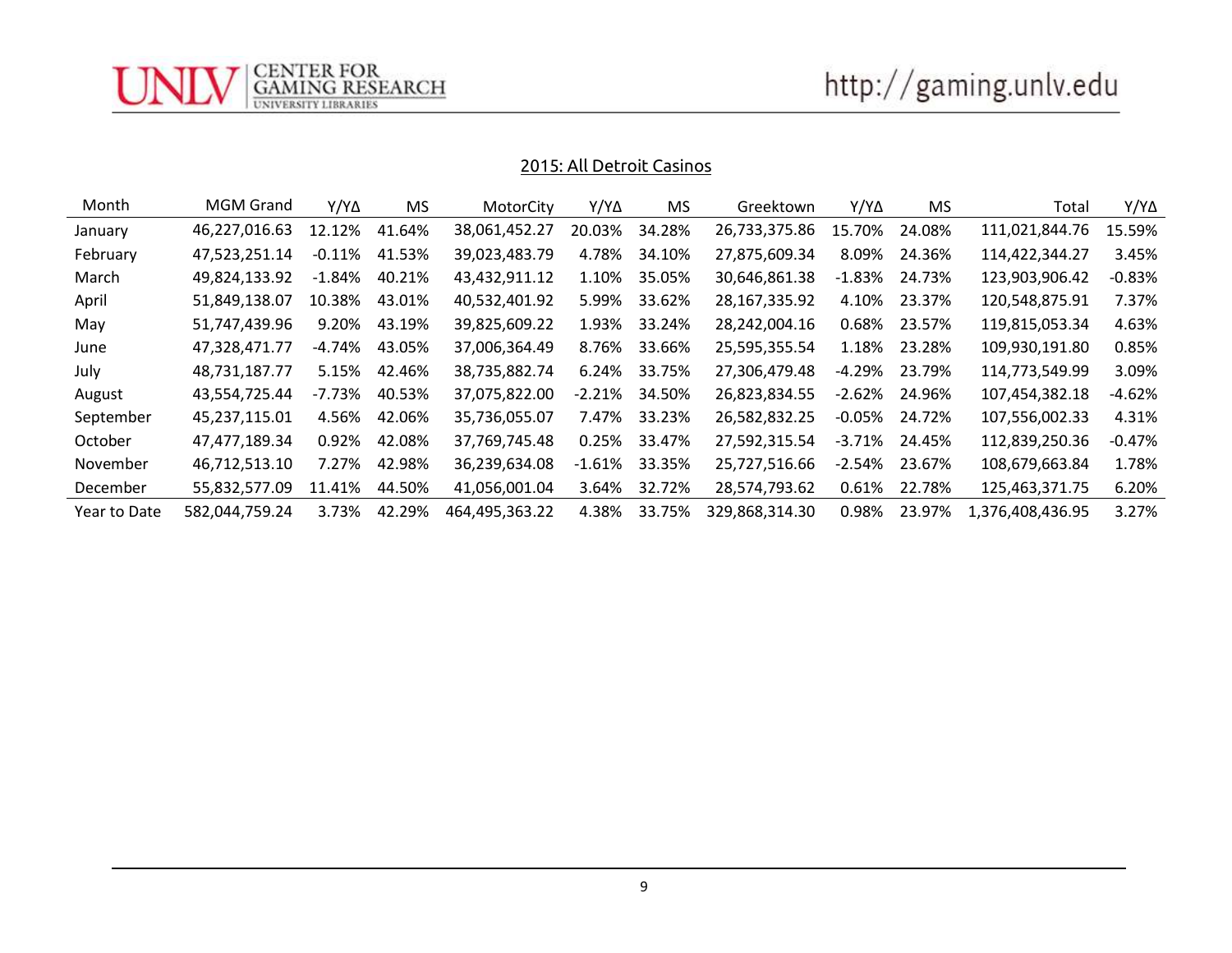

| http://gaming.unlv.edu |  |
|------------------------|--|

| Month        | <b>MGM Grand</b> | Y/Y∆       | MS     | MotorCity      | Y/Y∆      | MS     | Greektown      | Y/Y∆       | MS     | Total            | Y/Y∆      |
|--------------|------------------|------------|--------|----------------|-----------|--------|----------------|------------|--------|------------------|-----------|
| January      | 41,231,507.57    | $-8.48%$   | 42.93% | 31,710,276.19  | $-9.67%$  | 33.01% | 23,106,523.77  | $-11.18%$  | 24.06% | 96,048,307.53    | $-9.54%$  |
| February     | 47,575,032.11    | 2.39%      | 43.01% | 37,245,026.02  | $-2.70%$  | 33.67% | 25,788,555.32  | $-2.89%$   | 23.32% | 110,608,613.45   | $-0.62\%$ |
| March        | 50,756,665.25    | $-6.56%$   | 40.63% | 42,961,184.96  | $-6.10%$  | 34.39% | 31,218,833.96  | $-10.00\%$ | 24.99% | 124,936,684.17   | $-7.29%$  |
| April        | 46,974,038.53    | -4.13%     | 41.84% | 38,240,494.81  | $-3.76%$  | 34.06% | 27.058.910.49  | $-13.58%$  | 24.10% | 112,273,443.83   | -6.47%    |
| May          | 47,385,946.12    | $-1.95\%$  | 41.38% | 39,070,816.47  | $-1.35%$  | 34.12% | 28,051,733.40  | $-1.88%$   | 24.50% | 114,508,495.99   | $-1.73\%$ |
| June         | 49,682,916.37    | 18.87%     | 45.58% | 34,026,664.62  | $-3.97\%$ | 31.21% | 25,298,039.91  | $-5.00%$   | 23.21% | 109,007,620.90   | 4.96%     |
| July         | 46,343,669.19    | $-10.03\%$ | 41.63% | 36,460,812.42  | 5.26%     | 32.75% | 28,531,147.02  | 8.99%      | 25.63% | 111,335,628.63   | -0.88%    |
| August       | 47,205,939.88    | $-0.36%$   | 41.90% | 37,911,812.76  | $-2.01%$  | 33.65% | 27,545,154.13  | 2.65%      | 24.45% | 112,662,906.77   | $-0.21%$  |
| September    | 43,262,784.01    | -4.41%     | 41.96% | 33,252,420.87  | $-6.83%$  | 32.25% | 26,596,444.33  | 4.74%      | 25.79% | 103,111,649.21   | $-3.04\%$ |
| October      | 47,044,684.28    | 1.56%      | 41.49% | 37,675,876.39  | 7.38%     | 33.23% | 28,654,577.50  | 15.02%     | 25.27% | 113,375,138.17   | 6.63%     |
| November     | 43,547,041.66    | $-6.23%$   | 40.78% | 36,833,928.99  | $-6.80%$  | 34.50% | 26,398,768.90  | 2.01%      | 24.72% | 106,779,739.55   | -4.53%    |
| December     | 50,116,541.20    | 11.48%     | 42.42% | 39,615,094.24  | 7.63%     | 33.53% | 28,402,705.96  | 11.98%     | 24.04% | 118,134,341.40   | 10.28%    |
| Year to Date | 561,126,766.17   | $-1.00\%$  | 42.10% | 445,004,408.74 | $-2.06%$  | 33.39% | 326,651,394.69 | $-0.52%$   | 24.51% | 1,332,782,569.60 | $-1.24%$  |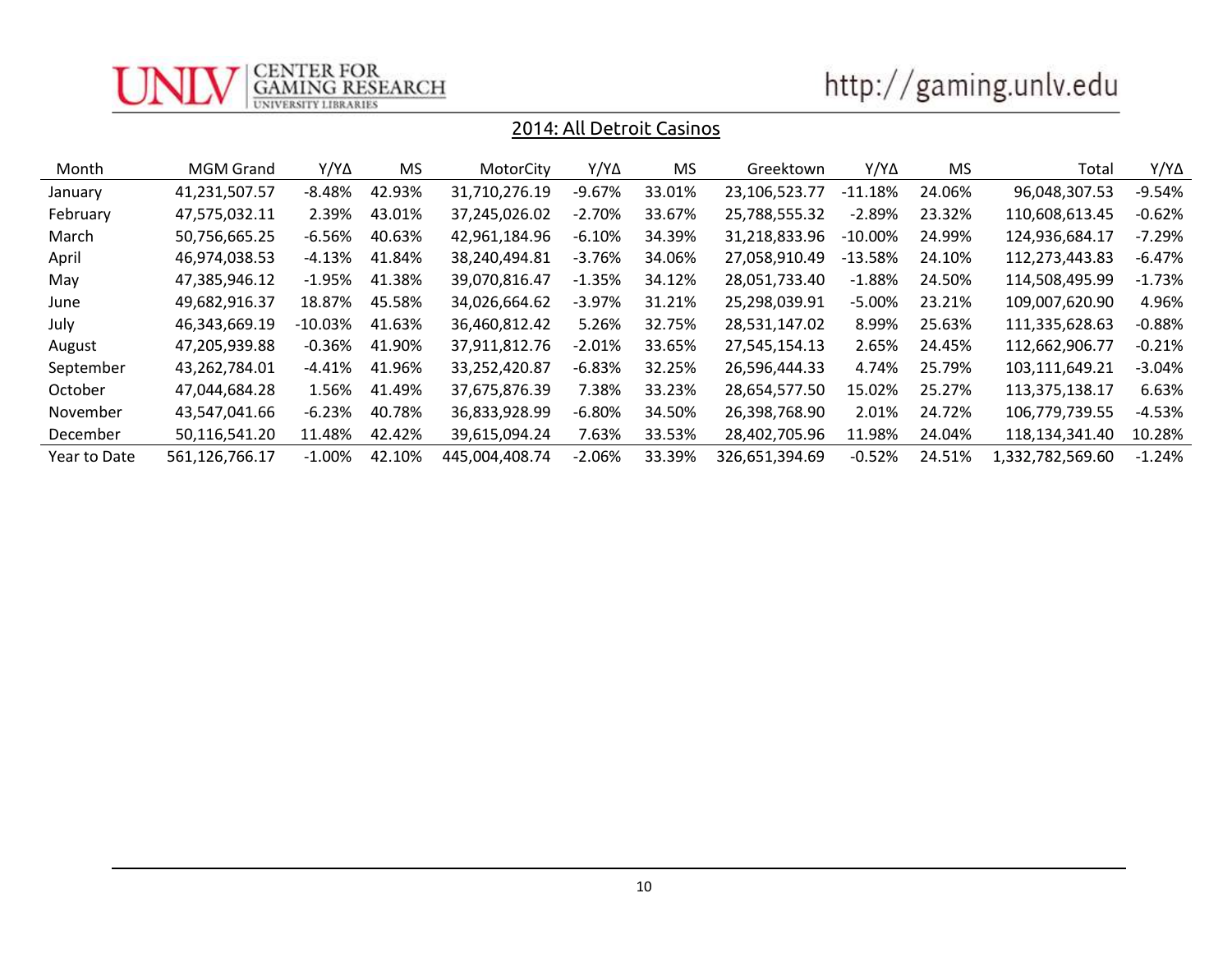

| http://gaming.unlv.edu |  |
|------------------------|--|

| Month        | <b>MGM Grand</b> | $Y/Y\Delta$ | MS.    | MotorCity      | Y/Y∆      | MS.    | Greektown      | Y/Y∆       | <b>MS</b> | Total            | Y/Y∆      |
|--------------|------------------|-------------|--------|----------------|-----------|--------|----------------|------------|-----------|------------------|-----------|
| January      | 45,053,237.92    | $-5.88%$    | 42.43% | 35,104,651.68  | $-4.37%$  | 33.06% | 26,014,038.75  | $-12.14%$  | 24.50%    | 106,171,928.35   | $-7.02%$  |
| February     | 46,465,030.58    | $-13.06%$   | 41.75% | 38,280,263.88  | $-10.82%$ | 34.39% | 26,554,877.16  | $-18.44\%$ | 23.86%    | 111,300,171.62   | $-13.67%$ |
| March        | 54,317,934.38    | $-5.01%$    | 40.31% | 45,753,508.81  | 5.08%     | 33.95% | 34,689,130.33  | 0.25%      | 25.74%    | 134,760,573.52   | $-0.42%$  |
| April        | 48,995,129.99    | $-6.01%$    | 40.82% | 39,735,195.61  | 0.98%     | 33.10% | 31,309,701.67  | $-1.75%$   | 26.08%    | 120,040,027.27   | $-2.68%$  |
| May          | 48,326,080.76    | $-6.56%$    | 41.47% | 39,604,092.95  | 7.14%     | 33.99% | 28,589,982.46  | $-3.80\%$  | 24.54%    | 116,520,156.17   | $-1.59%$  |
| June         | 41,794,972.38    | $-11.69%$   | 40.24% | 35,431,762.38  | $-3.99%$  | 34.12% | 26,630,622.16  | $-2.31%$   | 25.64%    | 103,857,356.92   | $-6.85%$  |
| July         | 51,507,665.66    | 5.50%       | 45.86% | 34,639,218.50  | $-1.00\%$ | 30.84% | 26,177,226.98  | $-7.15%$   | 23.31%    | 112,324,111.14   | 0.29%     |
| August       | 47,374,526.35    | $-4.79%$    | 41.96% | 38,690,225.53  | 1.54%     | 34.27% | 26,833,700.14  | -7.68%     | 23.77%    | 112,898,452.02   | $-3.45%$  |
| September    | 45,258,504.74    | $-10.85%$   | 42.56% | 35,689,062.25  | 0.45%     | 33.56% | 25,392,633.55  | $-8.59%$   | 23.88%    | 106,340,200.54   | $-6.78%$  |
| October      | 46,324,032.96    | $-2.19%$    | 43.57% | 35,088,106.84  | $-2.61%$  | 33.00% | 24,912,775.32  | -9.60%     | 23.43%    | 106,324,915.12   | -4.17%    |
| November     | 46,441,529.58    | $-2.91%$    | 41.52% | 39,522,040.81  | 2.75%     | 35.34% | 25,877,472.60  | $-2.57%$   | 23.14%    | 111,841,042.99   | $-0.90%$  |
| December     | 44,954,707.55    | $-11.27%$   | 41.96% | 36,806,201.19  | $-8.54%$  | 34.36% | 25,363,824.86  | $-7.19%$   | 23.68%    | 107,124,733.60   | $-9.40%$  |
| Year to Date | 566,813,352.85   | $-6.29%$    | 42.00% | 454,344,330.43 | $-1.18%$  | 33.67% | 328,345,985.98 | -6.75%     | 24.33%    | 1,349,503,669.26 | $-4.75%$  |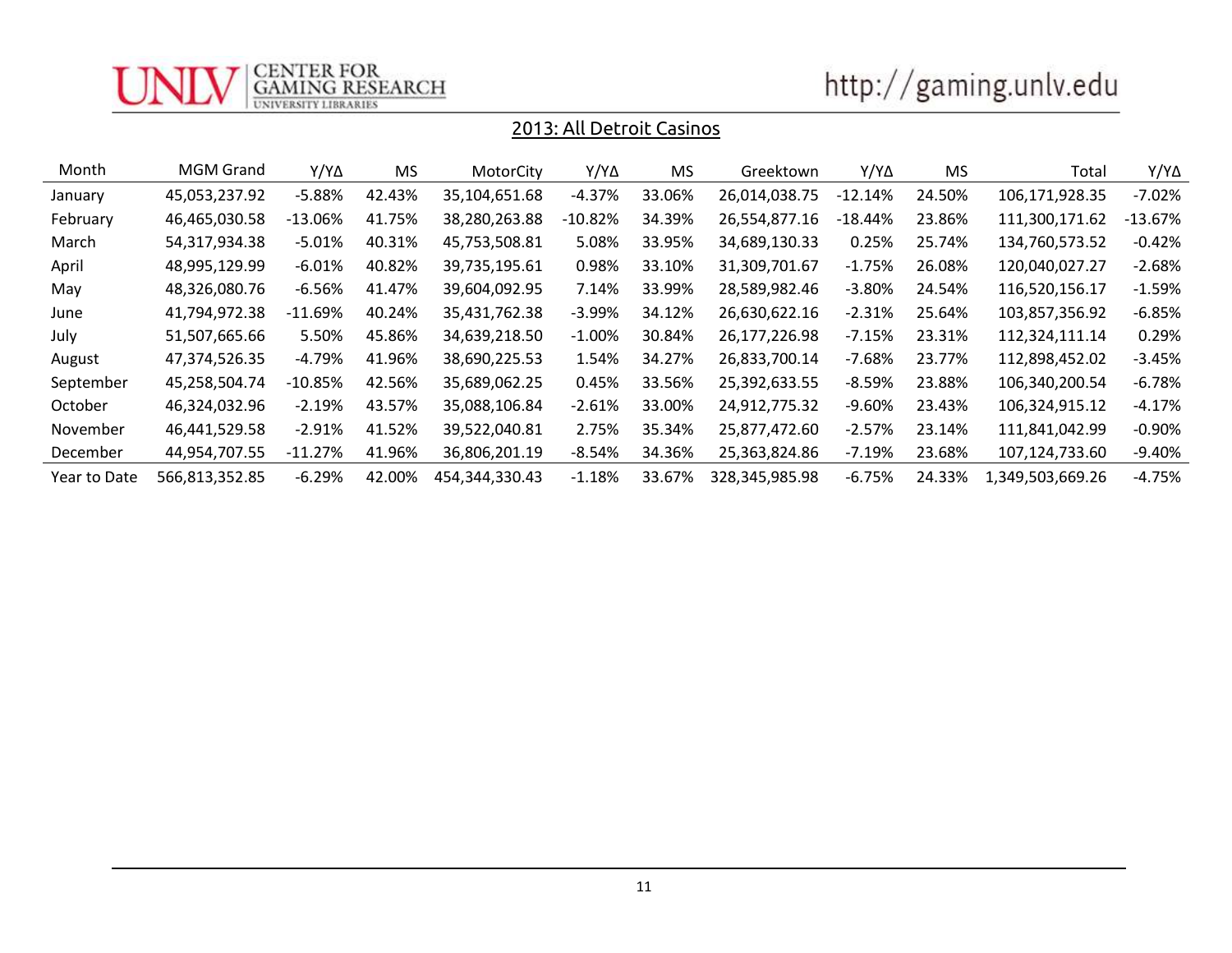http://gaming.unlv.edu

## 2012: All Detroit Casinos

CENTER FOR<br>GAMING RESEARCH<br>UNIVERSITY LIBRARIES

| Month        | <b>MGM Grand</b> | $Y/Y\Delta$ | MS.    | MotorCity      | Y/Y∆       | <b>MS</b> | Greektown      | Y/Y∆       | MS.              | Total            | Y/Y∆      |
|--------------|------------------|-------------|--------|----------------|------------|-----------|----------------|------------|------------------|------------------|-----------|
| January      | 47,869,082.24    | $-1.73%$    | 41.92% | 36,708,630.10  | $-5.10%$   | 32.15%    | 29,607,452.04  | 6.99%      | 25.93%           | 114,185,164.38   | -0.76%    |
| February     | 53,443,696.53    | 13.91%      | 41.45% | 42,922,456.88  | 11.22%     | 33.29%    | 32,560,470.47  | 12.31%     | 25.26%           | 128,926,623.88   | 12.60%    |
| March        | 57,181,553.70    | 4.99%       | 42.25% | 43,543,183.32  | -3.76%     | 32.18%    | 34,602,503.13  | 4.53%      | 25.57%           | 135,327,240.15   | 1.89%     |
| April        | 52,125,745.86    | $-0.07\%$   | 42.26% | 39,350,932.55  | -5.21%     | 31.90%    | 31,868,439.41  | 0.67%      | 25.84%           | 123,345,117.82   | -1.59%    |
| May          | 51,719,743.97    | 1.02%       | 43.68% | 36,964,111.37  | -4.73%     | 31.22%    | 29,720,467.91  |            | $-1.07\%$ 25.10% | 118,404,323.25   | -1.36%    |
| June         | 47,326,715.28    | $-0.43%$    | 42.45% | 36,905,378.50  | 0.22%      | 33.10%    | 27,259,606.31  | -5.84%     | 24.45%           | 111,491,700.09   | $-1.60%$  |
| July         | 48,820,780.88    | -4.21%      | 43.59% | 34,988,360.07  | $-12.73\%$ | 31.24%    | 28,194,024.07  | -2.95%     | 25.17%           | 112,003,165.02   | -6.75%    |
| August       | 49,759,221.09    | 0.36%       | 42.56% | 38,102,330.20  | 0.17%      | 32.59%    | 29,065,619.31  | 5.81%      | 24.86%           | 116,927,170.60   | 1.60%     |
| September    | 50,767,759.78    | 4.54%       | 44.50% | 35,529,881.05  | -7.49%     | 31.15%    | 27,778,700.13  | 3.41%      | 24.35%           | 114,076,340.96   | 0.21%     |
| October      | 47,362,969.55    | $-2.01%$    | 42.69% | 36,027,461.33  | -4.33%     | 32.47%    | 27,558,265.08  | $-6.71\%$  | 24.84%           | 110,948,695.96   | $-3.96%$  |
| November     | 47,835,292.66    | $-2.41\%$   | 42.38% | 38,465,663.52  | 2.05%      | 34.08%    | 26,560,576.41  | -6.48%     | 23.53%           | 112,861,532.59   | -1.95%    |
| December     | 50,666,855.19    | $-3.06%$    | 42.85% | 40,241,934.75  | -0.49%     | 34.03%    | 27,328,561.61  | $-11.89\%$ | 23.11%           | 118,237,351.55   | -4.43%    |
| Year to Date | 604,879,416.74   | 0.86%       | 42.70% | 459,750,323.64 | $-2.59%$   | 32.45%    | 352,104,685.88 | $-0.19%$   | 24.85%           | 1,416,734,426.25 | $-0.54\%$ |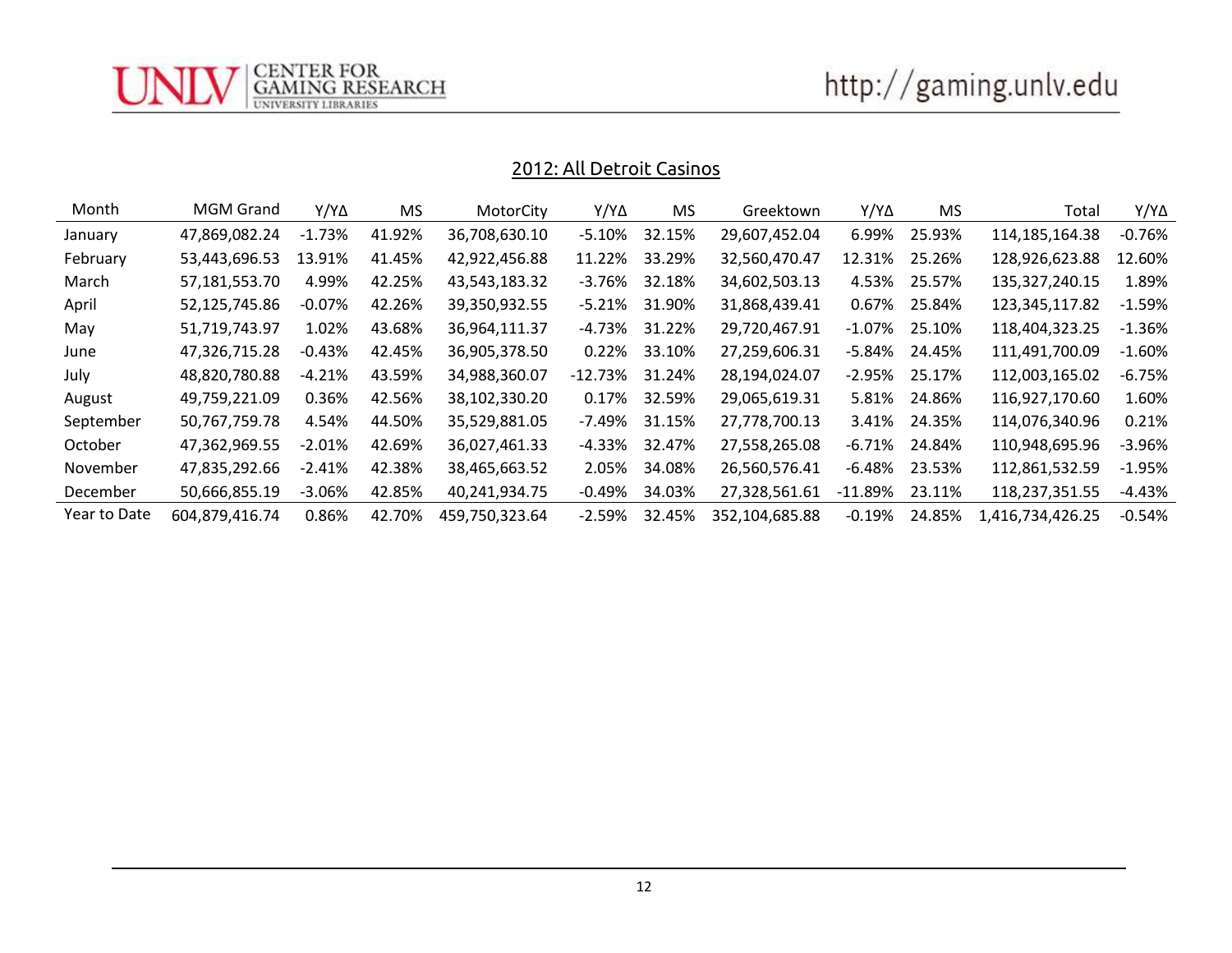

| http://gaming.unlv.edu |  |
|------------------------|--|
|                        |  |

| Month        | MGM Grand      | Y/Y∆     | <b>MS</b> | Moto City      | Y/Y∆   | MS.    | Greektown      | Y/Y∆      | <b>MS</b> | Total            | Y/Y∆     |
|--------------|----------------|----------|-----------|----------------|--------|--------|----------------|-----------|-----------|------------------|----------|
| January      | 48,709,927.15  | 2.62%    | 42.33%    | 38,680,985.61  | 7.67%  | 33.62% | 27,673,308.06  | $-1.25%$  | 24.05%    | 115,064,220.82   | 3.27%    |
| February     | 46,916,833.57  | $-3.51%$ | 40.98%    | 38,591,311.83  | 5.70%  | 33.70% | 28,992,514.21  | $-2.74%$  | 25.32%    | 114,500,659.61   | $-0.38%$ |
| March        | 54,466,307.80  | 3.65%    | 41.01%    | 45,244,701.71  | 9.72%  | 34.07% | 33,101,456.98  | $-1.13%$  | 24.92%    | 132,812,466.49   | 4.36%    |
| April        | 52,162,289.78  | 5.15%    | 41.62%    | 41,512,570.85  | 11.23% | 33.12% | 31,657,354.70  | $-1.02%$  | 25.26%    | 125,332,215.33   | 5.40%    |
| May          | 51,196,720.20  | 4.83%    | 42.65%    | 38,800,817.32  | 1.08%  | 32.32% | 30,042,825.97  | 1.19%     | 25.03%    | 120,040,363.49   | 2.68%    |
| June         | 47,531,731.66  | 2.84%    | 41.95%    | 36,826,112.83  | 0.77%  | 32.50% | 28,949,876.41  | 7.07%     | 25.55%    | 113,307,720.90   | 3.19%    |
| July         | 50,966,222.78  | 1.06%    | 42.43%    | 40,090,240.13  | 6.24%  | 33.38% | 29,050,954.03  | $-5.17%$  | 24.19%    | 120,107,416.94   | 1.10%    |
| August       | 49,579,309.45  | 3.19%    | 43.08%    | 38,037,787.80  | 8.54%  | 33.05% | 27,470,288.34  | $-8.07\%$ | 23.87%    | 115,087,385.59   | 1.87%    |
| September    | 48,562,691.89  | 4.46%    | 42.66%    | 38,406,374.92  | 10.45% | 33.74% | 26,863,130.17  | $-4.43%$  | 23.60%    | 113,832,196.98   | 4.08%    |
| October      | 48,333,490.57  | 3.31%    | 41.84%    | 37,656,236.01  | 0.91%  | 32.59% | 29,539,400.92  | $-0.01%$  | 25.57%    | 115,529,127.50   | 1.66%    |
| November     | 49,018,163.26  | 2.66%    | 42.58%    | 37,691,579.66  | 1.50%  | 32.74% | 28,400,063.81  | 7.02%     | 24.67%    | 115,109,806.73   | 3.31%    |
| December     | 52,265,945.70  | 6.49%    | 42.24%    | 40,439,462.16  | 5.10%  | 32.69% | 31,016,472.83  | 24.53%    | 25.07%    | 123,721,880.69   | 10.01%   |
| Year to Date | 599,709,633.81 | 3.06%    | 42.10%    | 471,978,180.83 | 5.73%  | 33.13% | 352,757,646.43 | 0.89%     | 24.76%    | 1,424,445,461.07 | 3.38%    |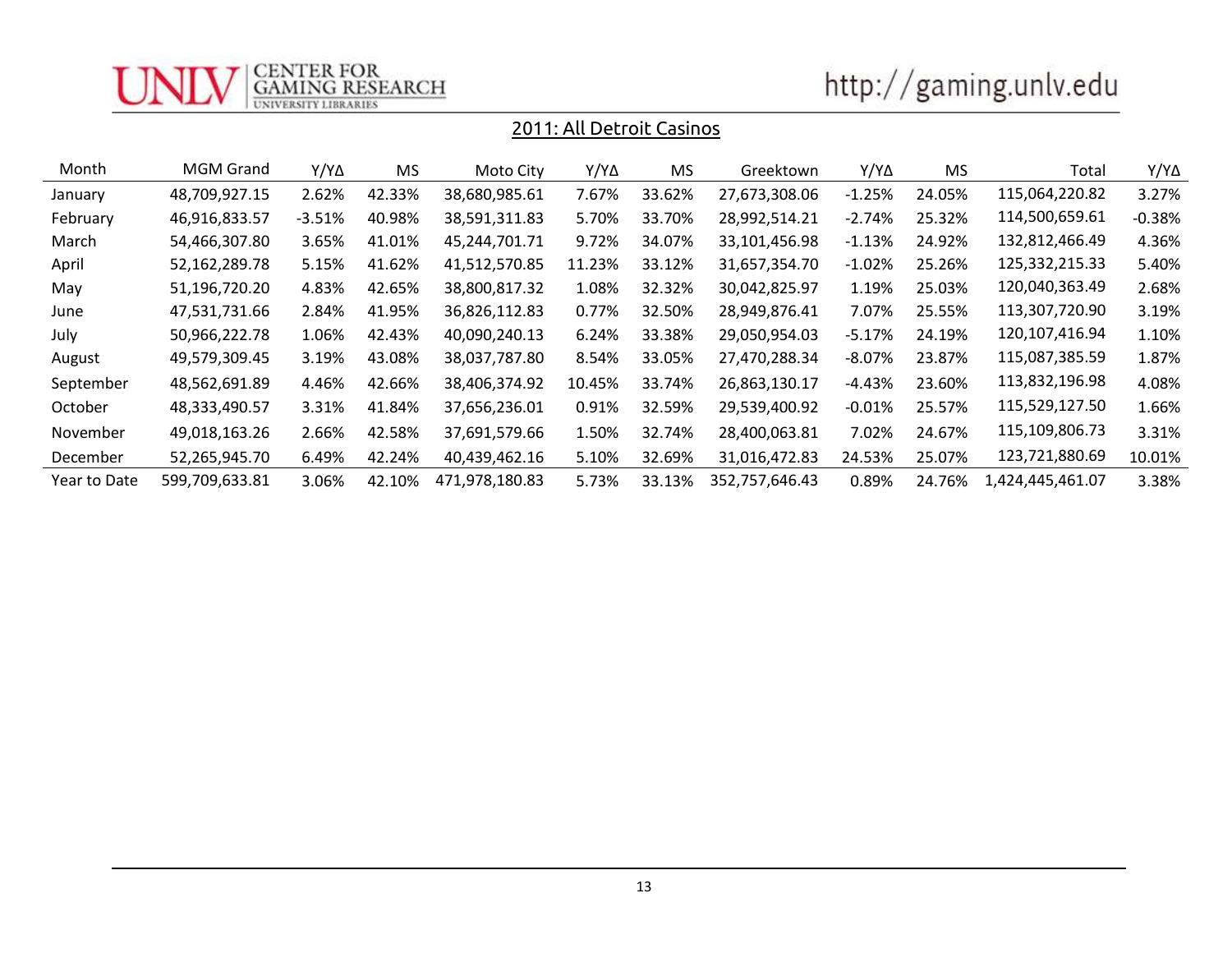

| http://gaming.unlv.edu |  |
|------------------------|--|
|                        |  |

| Month        | <b>MGM Grand</b> | Y/Y∆       | <b>MS</b> | MotorCity      | $Y/Y\Delta$ | MS.    | Greektown      | $Y/Y\Delta$ | MS.    | Total            | Y/Y∆     |
|--------------|------------------|------------|-----------|----------------|-------------|--------|----------------|-------------|--------|------------------|----------|
| January      | 47,468,319.04    | 3.73%      | 42.60%    | 35,923,997.65  | $-2.44\%$   | 32.24% | 28,023,801.65  | 15.18%      | 25.15% | 111,416,118.34   | 4.21%    |
| February     | 48,622,651.56    | $-1.68%$   | 42.30%    | 36,511,115.12  | $-8.72%$    | 31.76% | 29,809,377.11  | 8.37%       | 25.93% | 114,943,143.79   | $-1.73%$ |
| March        | 52,548,328.50    | 8.53%      | 41.29%    | 41,234,840.59  | -0.96%      | 32.40% | 33,481,265.74  | 11.70%      | 26.31% | 127,264,434.83   | 6.03%    |
| April        | 49,605,147.69    | 12.10%     | 41.72%    | 37,322,007.23  | $-3.16%$    | 31.39% | 31,981,992.16  | 11.86%      | 26.90% | 118,909,147.08   | 6.76%    |
| May          | 48,836,322.62    | 3.43%      | 41.77%    | 38,386,776.02  | $-5.12%$    | 32.83% | 29,688,544.04  | $-1.54%$    | 25.39% | 116,911,642.68   | $-0.78%$ |
| June         | 46,220,269.94    | 5.59%      | 42.09%    | 36,543,168.85  | $-0.92\%$   | 33.28% | 27,038,009.97  | $-6.28%$    | 24.62% | 109,801,448.76   | 0.27%    |
| July         | 50,433,913.76    | 5.50%      | 42.45%    | 37,735,768.95  | 5.49%       | 31.76% | 30,633,325.45  | $-3.48%$    | 25.78% | 118,803,008.16   | 3.03%    |
| August       | 48,046,645.76    | 8.78%      | 42.53%    | 35,046,365.19  | -5.09%      | 31.02% | 29,880,927.00  | $-2.40%$    | 26.45% | 112,973,937.95   | 1.13%    |
| September    | 46,489,288.77    | 10.97%     | 42.51%    | 34,773,828.64  | 3.91%       | 31.79% | 28,108,806.75  | $-0.31%$    | 25.70% | 109,371,924.16   | 5.62%    |
| October      | 46,787,049.23    | 4.18%      | 41.17%    | 37,317,981.25  | 3.68%       | 32.84% | 29,542,351.88  | 0.83%       | 25.99% | 113,647,382.36   | 3.12%    |
| November     | 47,749,511.54    | .35%<br>11 | 42.85%    | 37,135,412.99  | 6.22%       | 33.33% | 26,536,782.71  | $-6.70\%$   | 23.82% | 111,421,707.24   | 4.83%    |
| December     | 49,079,987.69    | 4.20%      | 43.64%    | 38,477,750.92  | 11.94%      | 34.21% | 24,907,450.98  | $-12.06%$   | 22.15% | 112,465,189.59   | 2.43%    |
| Year to Date | 581,887,436.10   | 6.26%      | 42.23%    | 446,409,013.40 | 0.13%       | 32.40% | 349,632,635.44 | 1.04%       | 25.37% | 1,377,929,084.94 | 2.87%    |